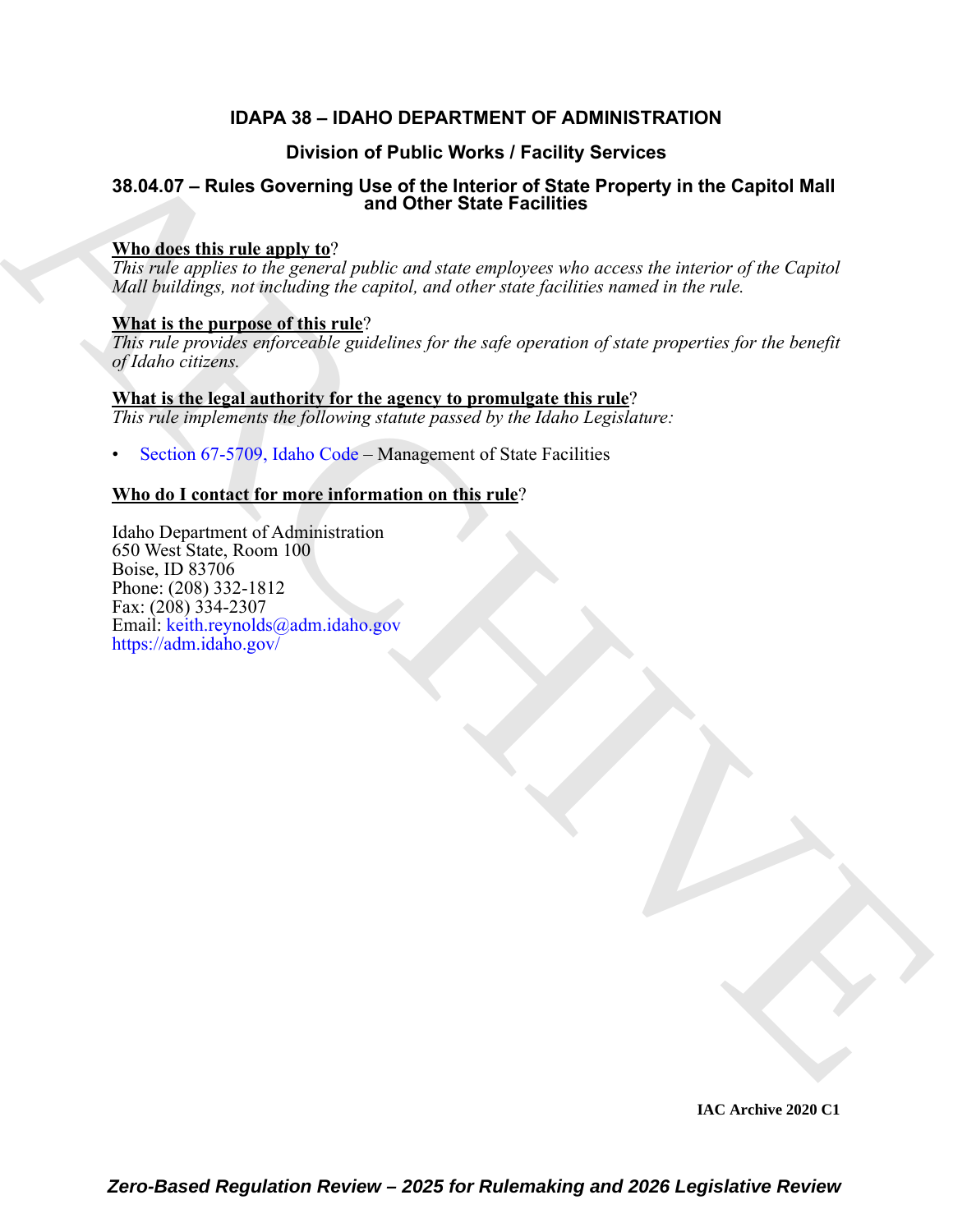# **Table of Contents**

## 38.04.07 - Rules Governing Use of the Interior of State Property<br>in the Capitol Mall and Other State Facilities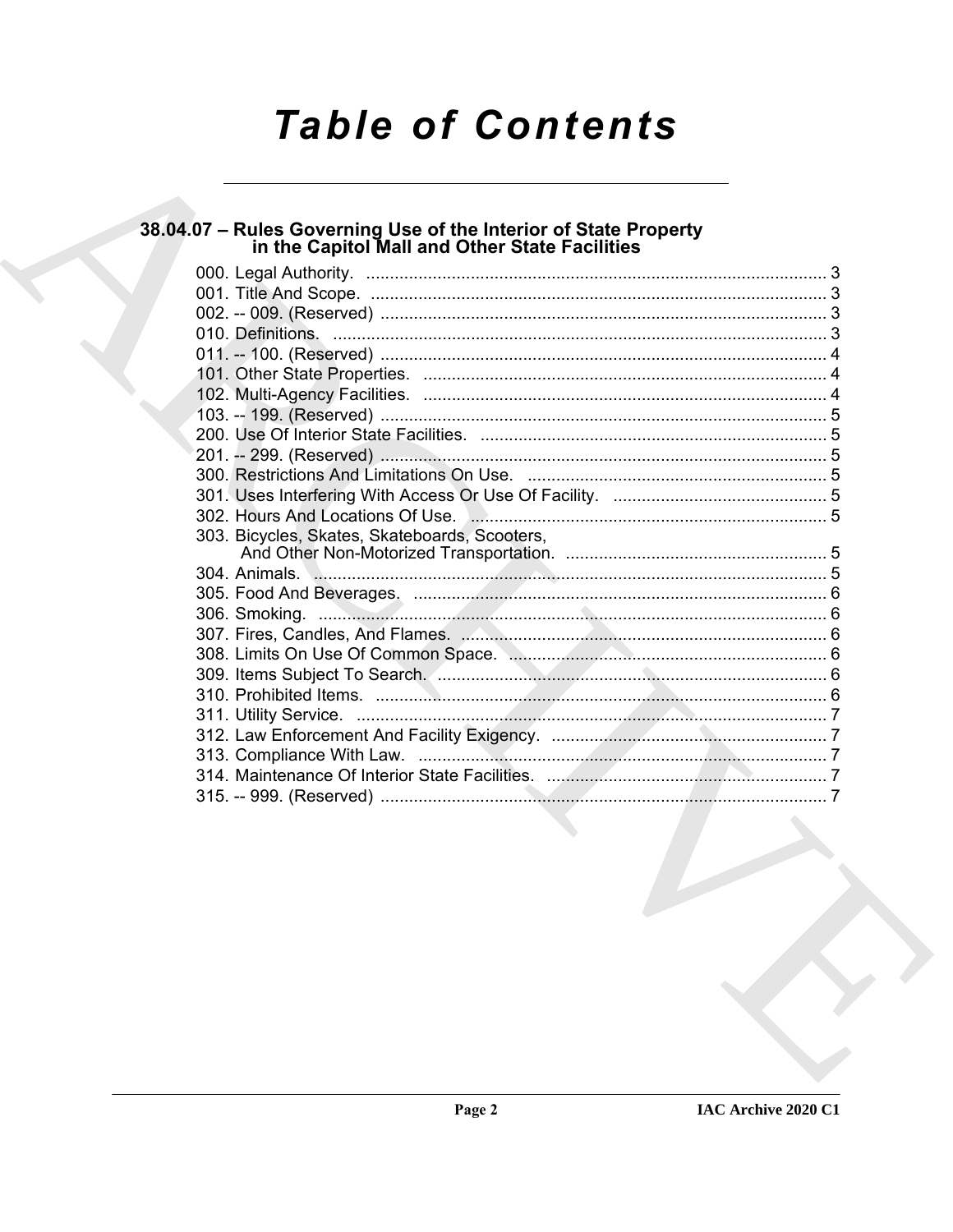#### **38.04.07 – RULES GOVERNING USE OF THE INTERIOR OF STATE PROPERTY IN THE CAPITOL MALL AND OTHER STATE FACILITIES**

#### <span id="page-2-19"></span><span id="page-2-1"></span><span id="page-2-0"></span>**000. LEGAL AUTHORITY.**

Section 67-5709, Idaho Code, gives the Director of the Department of Administration authority to promulgate rules governing the State Properties in the Capitol Mall and other state facilities. (4-4-13)

#### <span id="page-2-20"></span><span id="page-2-2"></span>**001. TITLE AND SCOPE.**

**01.** Title. These rules are titled IDAPA 38.04.07, "Rules Governing Use of the Interior of State in the Capitol Mall and Other State Facilities." (4-4-13) Property in the Capitol Mall and Other State Facilities."

600. (FACA) ARTIFORM The state is the two-set of Paysman of Administration and to two sets rates of the state of the state of the state of the state of the state of the state of the state of the state of the state of the **02. Scope**. These rules contain the provisions for use of the interior of the Capitol Mall Office Properties, the Parking Facilities, the Other State Properties, and the Multi-agency Facilities. The interiors of such facilities occupied by a tenant under lease may be subject to additional requirements imposed by the tenant. Rules governing the exterior of the Capitol Mall Properties, the Other State Properties, and the Multi-agency Facilities are codified under IDAPA 38.04.06, "Rules Governing Use of the Exterior of State Property in the Capitol Mall and Other State Facilities." Rules governing the use of the exterior of the Idaho State Capitol are codified under IDAPA 38.04.08, "Rules Governing Use of Idaho State Capitol Exterior." Rules governing parking are codified under IDAPA 38.04.04, "Capitol Mall Parking Rules." (3-25-16)

#### <span id="page-2-3"></span>**002. -- 009. (RESERVED)**

#### <span id="page-2-4"></span>**010. DEFINITIONS.**

<span id="page-2-6"></span><span id="page-2-5"></span>**01. Camping**. Any activity prohibited under Section 67-1613, Idaho Code. (4-4-13)

<span id="page-2-8"></span><span id="page-2-7"></span>**02. Capitol Annex**. The interior of improvements located at 514 West Jefferson Street, Boise, Idaho.  $(4-4-13)$ 

**03. Capitol Mall Office Properties**. The interior of improvements set forth in Section 67-5709(2)(a) and (b), Idaho Code. The Capitol Mall Office Properties do not include the Idaho State Capitol or its grounds.

 $(3-25-16)$ 

**04. Common Space**. The portion of the Interior State Facility that is not Tenant Space. Common Space includes but is not limited to interior lobbies not within Tenant Space and restrooms not accessed through Tenant Space. Common Space does not include Tenant Space or any area marked "private," "no admission," "staff only," or similarly designated as not open to the public. similarly designated as not open to the public.

<span id="page-2-10"></span><span id="page-2-9"></span>**05. Department**. The Department of Administration. (4-4-13)

<span id="page-2-13"></span><span id="page-2-12"></span><span id="page-2-11"></span>**06. Director**. The Director of the Department of Administration or his designee. (4-4-13)

**07. Interior State Facilities**. The interior spaces within the Capitol Mall Office Properties, the Parking Facilities, the Multi-agency Facilities, and the Other State Properties. (3-25-16)

**08. Multi-Agency Facilities**. The interior of buildings and improvements set forth in Section 102 of these rules.  $(4-4-13)$ 

**09. Other State Properties**. The interior of buildings and improvements set forth in Section 101 of these rules.  $(4-4-13)$ 

<span id="page-2-17"></span><span id="page-2-16"></span><span id="page-2-15"></span><span id="page-2-14"></span>**10. Parking Facilities**. The interior of improvements set forth in Section 67-5709(2)(b), Idaho Code.  $(4-4-13)$ 

**11. Security Personnel**. A state of Idaho employee or a staff member of a state of Idaho contractor whose job duties include monitoring compliance with and enforcing these rules. (4-4-13)

**12. State Business Day**. Monday through Friday, excluding the holidays set forth in Section 73-108, Idaho Code. (4-4-13)

<span id="page-2-18"></span>**13. Tenant Space**. The portion of the Interior State Facilities occupied by a state of Idaho officer, official, agency, board or commission or leased to a public agency or a private individual or entity. (4-4-13)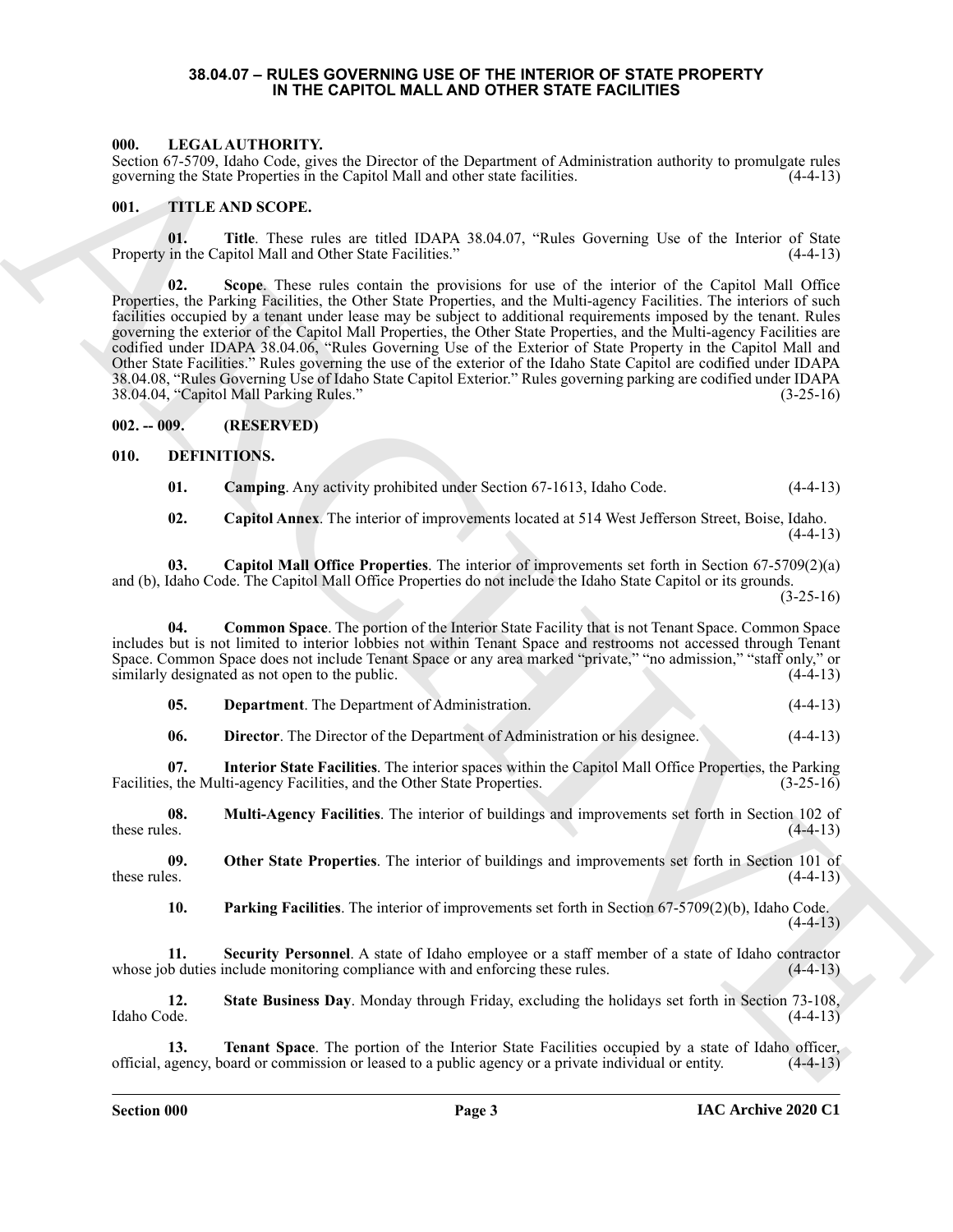<span id="page-3-0"></span>**011. -- 100. (RESERVED)**

#### <span id="page-3-6"></span><span id="page-3-1"></span>**101. OTHER STATE PROPERTIES.**

These rules apply to the following Other State Properties pursuant to the request of the state of Idaho public entity owning or controlling the property: (4-4-13)

<span id="page-3-7"></span>

| <b>Idaho State Historical Society Properties.</b> | $(4-4-13)$ |
|---------------------------------------------------|------------|
|                                                   |            |

The interior of the following properties owned or operated by the Idaho State Historical Society are under these rules: (4-4-13) Other Properties under these rules:

i. Idaho State Historical Museum, located at 610 North Julia Davis Drive, Boise, Idaho. (4-4-13)

ii. Old U.S. Assay Office, located at 210 Main Street, Boise, Idaho. (4-4-13)

iii. Old Penitentiary site located in Boise, Idaho and defined in Section 58-337, Idaho Code. (4-4-13)

iv. Idaho History Center, located at 2205 Old Penitentiary Road, Boise, Idaho. (4-4-13)

Franklin Historic Properties, located in Franklin, Idaho. The Franklin Historic Properties include the Franklin Co-operative Mercantile Institution Building, the Hatch House, the Doney House, and the Relic Hall.  $(4-4-13)$ 

vi. Pierce Courthouse, located in Pierce, Idaho. (4-4-13)

vii. Rock Creek Station and Stricker Homesite, located at 3715 Stricker Cabin Road, Hansen, Idaho.  $(4-4-13)$ 

**b.** The following sections of these rules apply to the Idaho State Historical Society Properties set forth apply 101.01.0... (4-4-13) in Paragraph 101.01.a. of these rules only as modified by this Paragraph  $101.01$ .b.:

Subsection 010.06. "Director" means the Executive Director of the Idaho State Historical Society when these rules are applied to the Idaho State Historical Society Properties. (4-4-13)

ii. Subsection 200.01. "Authorized Uses by the Public" applies except that the Director may authorize public or private uses of the interior of the Idaho Historical Society Properties and the exclusion of members of the public from attending such events. For the purpose of this subsection, the grant of a lease or a license is authorization to exclude members of the public from the interior of the Idaho Historical Society Properties. (4-4-13)

iii. Section 302. "Hours and Locations of Use" applies as if the Idaho State Historical Properties were Capitol Mall Office Properties unless other hours of use or access restrictions are designated at the property, or posted on the Idaho State Historical Society website. (4-4-13)

Gegardment of Administration<br>
11. 100. (IRENESTATE PROPERTIES:<br>
11. 100. (IRENESTATE PROPERTIES:<br>
11. 100. (IRENESTATE PROPERTIES:<br>
11. 100. IRENESTATE PROPERTIES:<br>
11. 100. IRENESTATE PROPERTIES:<br>
11. 100. IRENESTATE PRO **c.** The Idaho State Historical Society Properties set forth in Paragraph 101.01.a. of these rules may be licensed or leased and such license or lease may vary the provisions of these rules applicable to use of the property under this chapter, including but not limited to the following: hours of use; authorized uses; consumption and distribution of alcohol; affixing of materials to the Idaho State Historical Society Properties; use of sound amplification; and, use of utilities. amplification; and, use of utilities.

#### <span id="page-3-3"></span><span id="page-3-2"></span>**102. MULTI-AGENCY FACILITIES.**

| These rules apply to the following Multi-agency Facilities managed and administered by the Department: (4-4-13) |  |
|-----------------------------------------------------------------------------------------------------------------|--|
|-----------------------------------------------------------------------------------------------------------------|--|

- <span id="page-3-5"></span>**01. Lewiston State Office Building**. 1118 F Street, Lewiston, Idaho 83501. (4-4-13)
- <span id="page-3-4"></span>**02. Idaho Falls State Office Building**. 150 Shoup Avenue, Idaho Falls, Idaho 83401. (4-4-13)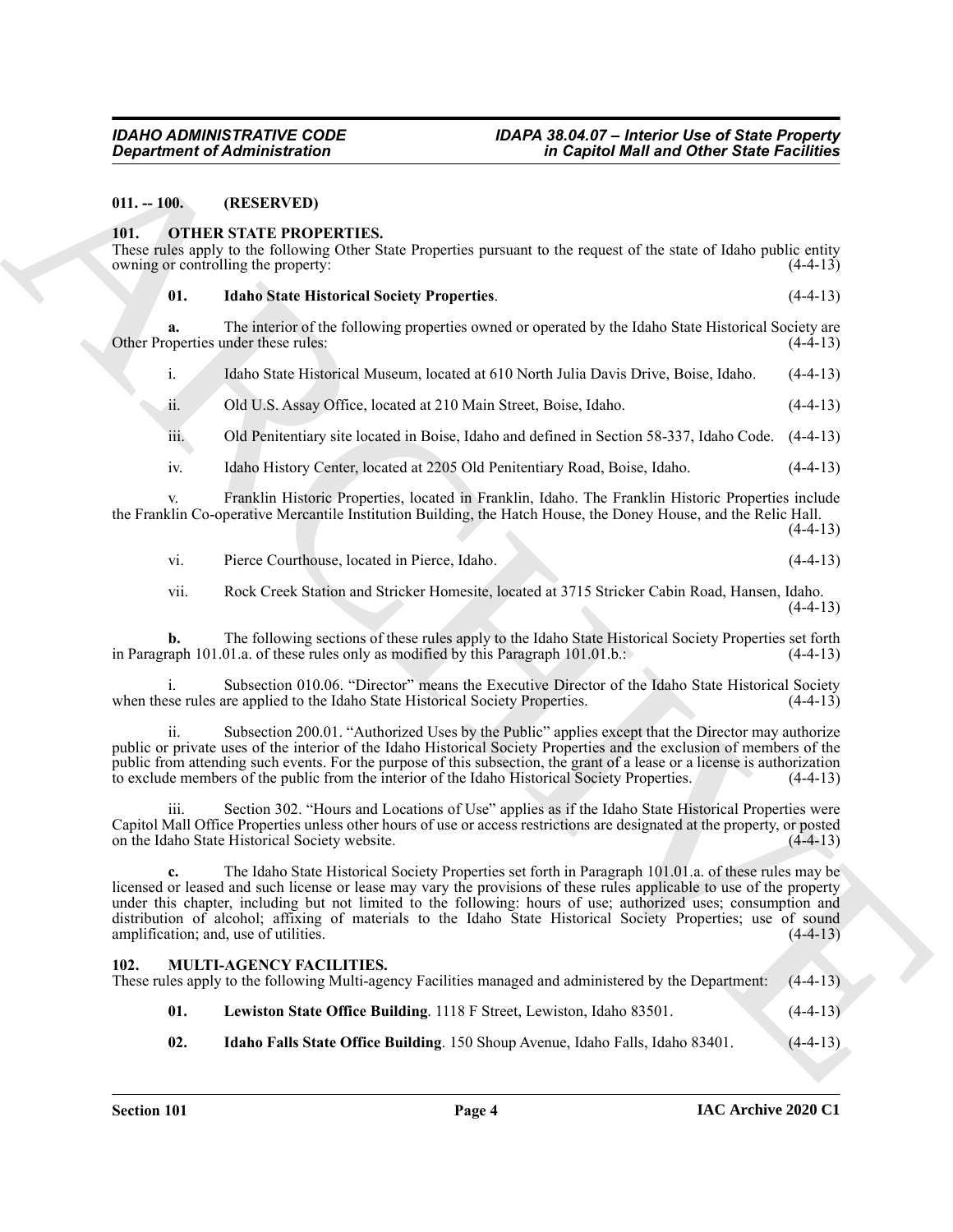#### <span id="page-4-0"></span>**103. -- 199. (RESERVED)**

#### <span id="page-4-14"></span><span id="page-4-1"></span>**200. USE OF INTERIOR STATE FACILITIES.**

**01. Authorized Uses by the Public**. Public access to the Interior State Facilities is limited to the conduct of business with a tenant. Public access to the Tenant Space is limited to the conduct of business with the tenant.  $(4-4-13)$ 

<span id="page-4-16"></span><span id="page-4-15"></span>**02. Prohibited Uses**. The following uses are prohibited at the Interior State Facilities: (4-4-13)

**a.** Events. The Interior State Facilities shall not be used by the public for press conferences, performances, ceremonies, presentations, meetings, rallies, receptions or gatherings. (4-4-13)

**b.** Exhibits. The Interior State Facilities shall not be used by the public for attended or unattended displays, including but not limited to equipment, machines, vehicles, products, samples, paintings, sculptures, arts and crafts, photographs, signs, banners or other graphic displays. (4-4-13) and crafts, photographs, signs, banners or other graphic displays.

**c.** Commercial Activity. The Common Space shall not be used for any activity conducted for profit and no persons shall solicit to sell any merchandise or service in the Common Space. (4-4-13)

#### <span id="page-4-2"></span>**201. -- 299. (RESERVED)**

#### <span id="page-4-13"></span><span id="page-4-3"></span>**300. RESTRICTIONS AND LIMITATIONS ON USE.**

Except as otherwise provided, the restrictions and limitations on use of the Interior State Facilities set forth in Sections 301 through 399 of these rules shall apply to all use of the Interior State Facilities. (4-4-13)

#### <span id="page-4-19"></span><span id="page-4-17"></span><span id="page-4-4"></span>**301. USES INTERFERING WITH ACCESS OR USE OF FACILITY.**

Government of Administration<br>
19. 1992. The USE MOVEM CONTRACT CONTRACT CONTRACT CONTRACT CONTRACT CONTRACT CONTRACT CONTRACT CONTRACT CONTRACT CONTRACT CONTRACT CONTRACT CONTRACT CONTRACT CONTRACT CONTRACT CONTRACT CONTR **01. Interference With Primary Use of Facility or Real Property**. No person shall interfere with the primary use of the Interior State Facilities. The primary uses of the Interior State Facilities include but are not limited to public meetings and hearings, court proceedings, and the conduct of public business by agencies or officials of the state of Idaho that normally occupy and use Interior State Facilities and the conduct of business by a tenant of a state facility. (4-4-13)

<span id="page-4-18"></span>**02. Interference With Access**. No person shall block fire hydrants, fire or emergency vehicle lanes, vehicular drives, pedestrian walkways, doorways, steps or similar access routes through, in or out of the Interior State Facilities. (4-4-13)

#### <span id="page-4-10"></span><span id="page-4-5"></span>**302. HOURS AND LOCATIONS OF USE.**

<span id="page-4-11"></span>**01. Capitol Mall Office Properties and Multi-Agency Facilities**. The hours for public access to the interior of the Capitol Mall Office Properties and the Multi-agency Facilities are 8 a.m. to 5 p.m. on State Business  $\Box$  Days.  $(4-4-13)$ 

<span id="page-4-12"></span>**02. Parking Facilities**. The hours of use of the Parking Facilities shall be governed by IDAPA 38.04.04, "Capitol Mall Parking Rules."

#### <span id="page-4-9"></span><span id="page-4-6"></span>**303. BICYCLES, SKATES, SKATEBOARDS, SCOOTERS, AND OTHER NON-MOTORIZED TRANSPORTATION.**

Bicycles, skates, skateboards, scooters, and other non-motorized transportation may not be used in the Interior State Facilities. Where indicated by a posted notice or where requested by Security Personnel, law enforcement or a state employee or agent supervising a state facility, users must store non-motorized transportation in a designated storage area on the exterior of a state facility. Child strollers and wheelchairs and other equipment providing individual mobility to the disabled are not non-motorized transportation for the purposes of this section.  $(4-4-13)$ 

#### <span id="page-4-8"></span><span id="page-4-7"></span>**304. ANIMALS.**

Animals are not allowed at the Interior State Facilities unless the animal is a service animal necessary to assist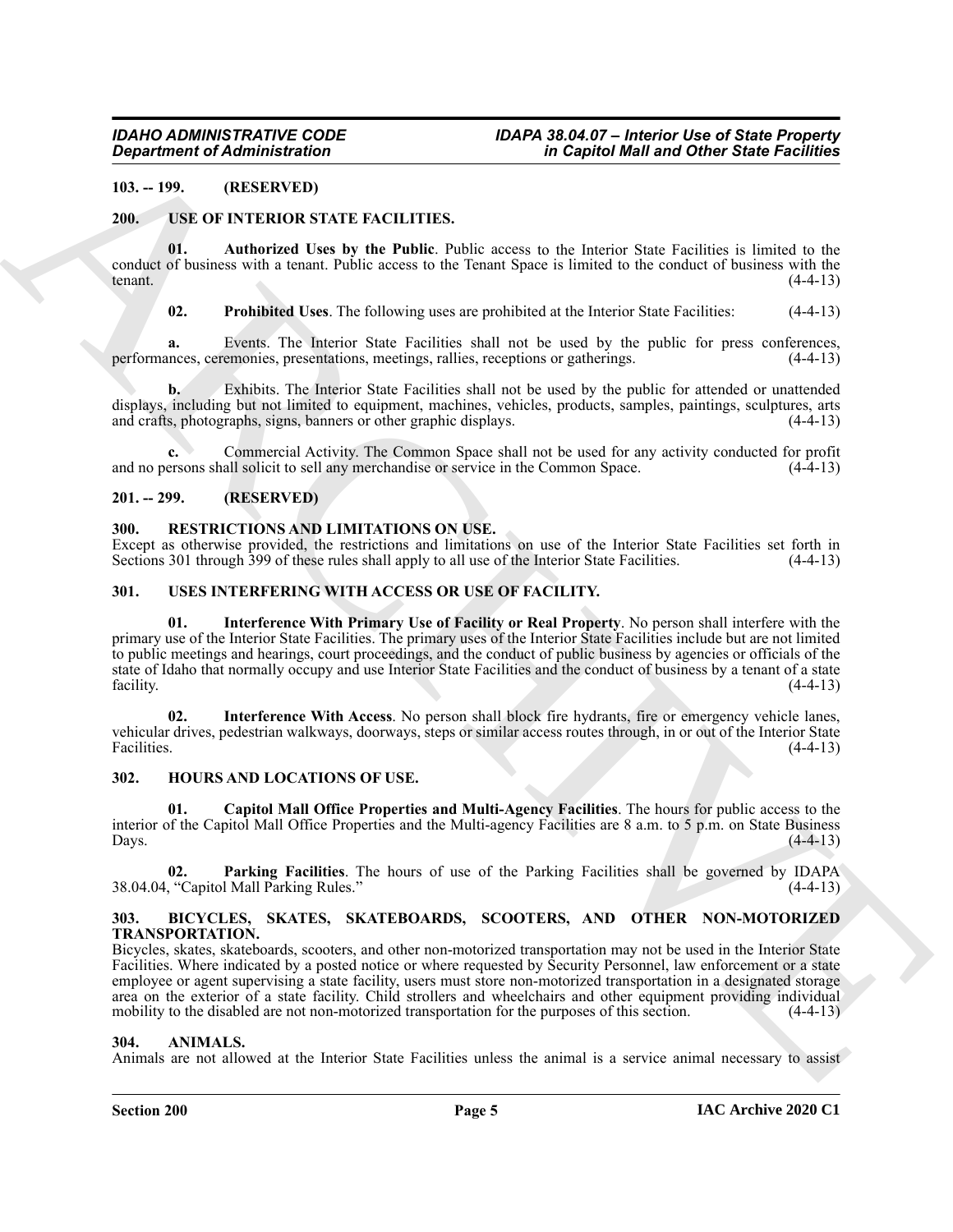#### <span id="page-5-21"></span><span id="page-5-13"></span><span id="page-5-9"></span><span id="page-5-8"></span><span id="page-5-7"></span><span id="page-5-6"></span><span id="page-5-3"></span><span id="page-5-2"></span><span id="page-5-1"></span><span id="page-5-0"></span>*IDAHO ADMINISTRATIVE CODE IDAPA 38.04.07 – Interior Use of State Property in Capitol Mall and Other State Facilities*

| <b>Department of Administration</b><br>matter and shall immediately remove all urine and fecal matter deposited by the animal. |                                                                                                                                 |                                                                                                                                                                                                                                                                                                                                                                                                                                                          | in Capitol Mall and Other State Facilities |  |
|--------------------------------------------------------------------------------------------------------------------------------|---------------------------------------------------------------------------------------------------------------------------------|----------------------------------------------------------------------------------------------------------------------------------------------------------------------------------------------------------------------------------------------------------------------------------------------------------------------------------------------------------------------------------------------------------------------------------------------------------|--------------------------------------------|--|
|                                                                                                                                |                                                                                                                                 | persons with disabilities or an animal in the service of law enforcement. Service animals must be leashed and under<br>the control of the person bringing the animal to the Interior State Facilities. The person bringing the animal to the<br>Interior State Facilities shall have in his possession the equipment necessary to remove the animal's urine and fecal<br>$(4-4-13)$                                                                      |                                            |  |
| 305.                                                                                                                           | <b>FOOD AND BEVERAGES.</b>                                                                                                      | Consumption of food and beverages at the Interior State Facilities is subject to the following:                                                                                                                                                                                                                                                                                                                                                          | $(4-4-13)$                                 |  |
| 01.                                                                                                                            | a notice posted at the entrance to all or a portion of the Interior State Facilities.                                           | <b>Consumption May Be Prohibited.</b> The consumption of food and beverages may be prohibited by                                                                                                                                                                                                                                                                                                                                                         | $(4-4-13)$                                 |  |
| 02.                                                                                                                            |                                                                                                                                 | Alcohol. Alcohol may not be consumed or distributed in the Common Space.                                                                                                                                                                                                                                                                                                                                                                                 | $(4-4-13)$                                 |  |
| 306.                                                                                                                           | <b>SMOKING.</b><br>Smoking is not allowed in the Interior State Facilities.                                                     |                                                                                                                                                                                                                                                                                                                                                                                                                                                          | $(4-4-13)$                                 |  |
| 307.                                                                                                                           | FIRES, CANDLES, AND FLAMES.<br>No fires, candles or other sources of open flame are permitted in the Interior State Facilities. |                                                                                                                                                                                                                                                                                                                                                                                                                                                          | $(4-4-13)$                                 |  |
| 308.                                                                                                                           | LIMITS ON USE OF COMMON SPACE.<br>The following provisions apply to the Common Space.                                           |                                                                                                                                                                                                                                                                                                                                                                                                                                                          | $(4-4-13)$                                 |  |
| 01.<br>electrical or trip hazard.                                                                                              |                                                                                                                                 | Electrical Cords. Electrical cords must be protected by cord covers or gaffers tape to prevent an                                                                                                                                                                                                                                                                                                                                                        | $(4-4-13)$                                 |  |
| 02.                                                                                                                            | or stand on railings or stairways.                                                                                              | Railings and Stairways. No items may be placed on railings or stairways and no persons shall sit                                                                                                                                                                                                                                                                                                                                                         | $(4-4-13)$                                 |  |
| 03.                                                                                                                            | a facility to another level or to the ground.                                                                                   | Tossing or Dropping Items. No items may be tossed or dropped over railings or from one level of                                                                                                                                                                                                                                                                                                                                                          | $(4-4-13)$                                 |  |
| 04.                                                                                                                            | of individuals using the facility, or to restrict emergency egress or ingress.                                                  | Ingress or Egress. No item, including tables, chairs, exhibits, equipment, materials, and displays<br>shall be located so as to block ingress or egress to any portion of the Interior State Facilities, or to restrict the follow                                                                                                                                                                                                                       | $(4-4-13)$                                 |  |
| 05.                                                                                                                            |                                                                                                                                 | Attaching, Affixing, Leaning or Propping Materials. Posters, placards, banners, signs, and<br>displays, including any printed materials, shall not be affixed on any interior surface of the Common Space not<br>designed for that purpose. No items may be leaned or propped against any interior surface of the Common Space.                                                                                                                          | $(4-4-13)$                                 |  |
| 06.                                                                                                                            |                                                                                                                                 | Materials Causing Damage to Interior Surface. Stages, risers, chairs, tables, sound equipment,<br>props, materials, displays, and similar items shall be constructed and used in a manner that will not damage, scratch,<br>dent, dig or tear any surface in the Common Space or any systems or utilities of the Interior State Facilities, including<br>but not limited to fire suppression systems, drains, ventilation systems, and lighting systems. | $(4-4-13)$                                 |  |
| 309.                                                                                                                           | <b>ITEMS SUBJECT TO SEARCH.</b>                                                                                                 | To enhance security and public safety, Security Personnel and law enforcement may inspect:                                                                                                                                                                                                                                                                                                                                                               | $(4-4-13)$                                 |  |
| 01.                                                                                                                            | concealing stolen items or items prohibited by these rules.                                                                     | Packages and Bags. Packages, backpacks, purses, bags, and briefcases reasonably suspected of                                                                                                                                                                                                                                                                                                                                                             | $(4-4-13)$                                 |  |
| 02.                                                                                                                            |                                                                                                                                 | Items. Items brought to the Interior State Facilities, if there is a reasonable suspicion that an item<br>may be capable of injuring, damaging or harming persons or property at the Interior State Facilities.                                                                                                                                                                                                                                          | $(4-4-13)$                                 |  |
| <b>310.</b>                                                                                                                    | PROHIBITED ITEMS.                                                                                                               | The following, as defined in Title 18, Chapter 33, Idaho Code, are not permitted at the State Facilities; bombs,<br>destructive devices, shrapnel, weapons of mass destruction, biological weapons, and chemical weapons. Security                                                                                                                                                                                                                       |                                            |  |

#### <span id="page-5-19"></span><span id="page-5-18"></span><span id="page-5-17"></span><span id="page-5-16"></span><span id="page-5-15"></span><span id="page-5-14"></span><span id="page-5-12"></span><span id="page-5-10"></span><span id="page-5-4"></span>**309. ITEMS SUBJECT TO SEARCH.**

#### <span id="page-5-20"></span><span id="page-5-11"></span><span id="page-5-5"></span>**310. PROHIBITED ITEMS.**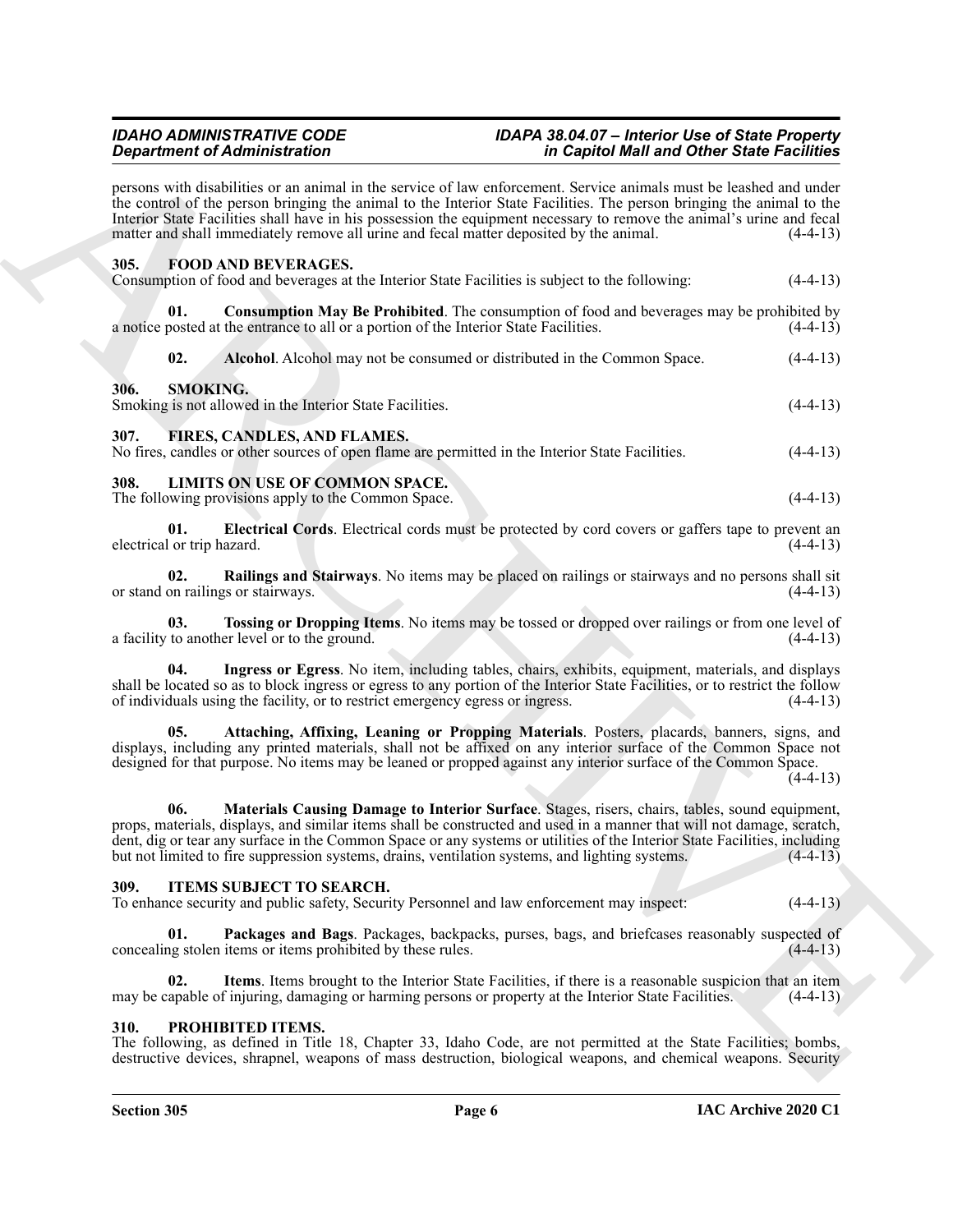Personnel or law enforcement may direct that any person at the State Facilities immediately remove from the State Facilities any club, bat or other item that can be used to injure, damage, or harm persons or property at the Interior State Facilities. (4-4-13)

#### <span id="page-6-10"></span><span id="page-6-0"></span>**311. UTILITY SERVICE.**

The public may not use the utility services of the Interior State Facilities except restrooms. (4-4-13)

#### <span id="page-6-6"></span><span id="page-6-1"></span>**312. LAW ENFORCEMENT AND FACILITY EXIGENCY.**

**Considered Columnication** in the state of the Column in the Column of the Column of the Column of the Column of the Column of the Column of the Column of the Column of the Column of the Column of the Column of the Column In case of a fire, bomb threat, utility malfunction, structural failure or other unforeseen emergency or threat endangering public safety or health, or endangering public property, law enforcement, Security Personnel and state employees or officials may direct all persons out of the Interior State Facilities and delay or postpone any activity until the emergency or threat is abated. (4-4-13)

#### <span id="page-6-5"></span><span id="page-6-2"></span>**313. COMPLIANCE WITH LAW.**

All use of the Interior State Facilities shall comply with applicable law, including but not limited to fire and safety codes. (4-4-13)  $\csc$  codes.  $(4-4-13)$ 

#### <span id="page-6-7"></span><span id="page-6-3"></span>**314. MAINTENANCE OF INTERIOR STATE FACILITIES.**

<span id="page-6-8"></span>**01.** Clean Condition After Use. Users shall leave the Interior State Facilities in reasonably clean condition after use, including depositing all trash in designated receptacles. (4-4-13)

<span id="page-6-9"></span>**02. Items Return to Proper Location**. Users shall return all items, including but not limited to movable furniture and trash receptacles to their location at the conclusion of use.  $(4-4-13)$ 

#### <span id="page-6-4"></span>**315. -- 999. (RESERVED)**